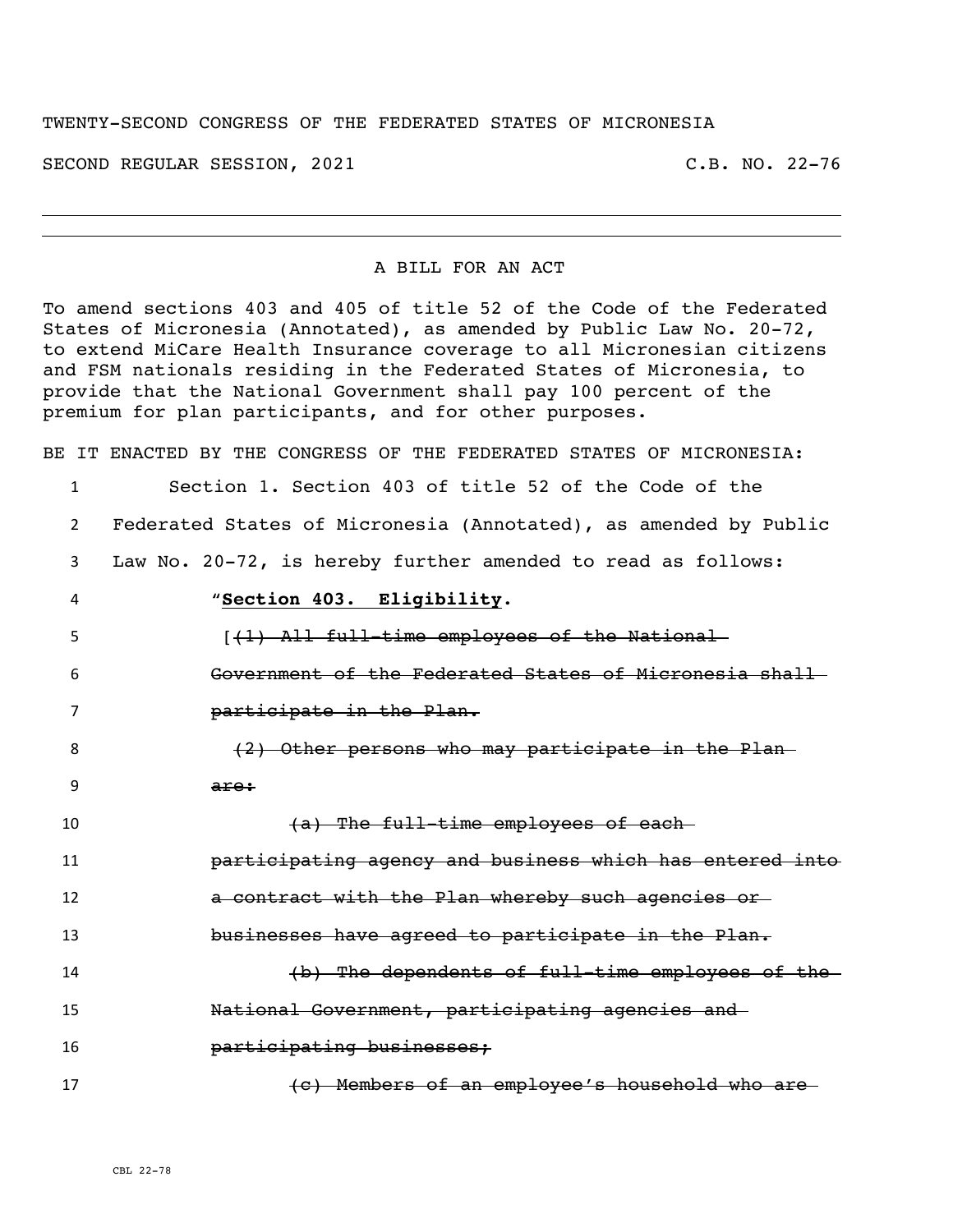| $\mathbf{1}$ | dependent upon the employee, but are not otherwise               |
|--------------|------------------------------------------------------------------|
| 2            | defined as "dependents" under the provisions of this-            |
| 3            | Act, if the employee pays 100 percent of the premiums            |
| 4            | for such persons to the Plan;                                    |
| 5            | (d) Government employees whose State or agency-                  |
| 6            | does not participate in the Plan, and their dependents,          |
| 7            | if they pay 100 percent of the premiums for themselves           |
| 8            | and the dependents to the Plan;                                  |
| 9            | (e) Former enrollees in the Plan, and their                      |
| 10           | dependents, if they pay 100 percent of the premiums for-         |
| 11           | themselves and their dependents to the Plan; and                 |
| 12           | (f) Full-time students enrolled at any                           |
| 13           | postsecondary institution in the FSM, if the                     |
| 14           | postsecondary institution has entered into a contract of         |
| 15           | participation with the Plan and the students pay 100             |
| 16           | percent of the premium for themselves to the Plan.               |
| 17           | (q) Individuals who were previously enrolled in-                 |
| 18           | the Plan as dependents of primary enrollees if they pay          |
| 19           | 100 percent of the premiums.                                     |
| 20           | All Micronesian citizens and FSM nationals, as defined           |
| 21           | in title 7 of this code, who reside in the Federated             |
| 22           | States of Micronesia, shall participate in the plan."            |
| 23           | Section 2. Section 405 of title 52 of the Code of the            |
| 24           | Federated States of Micronesia (Annotated), as amended by Public |
| 25           | Law No. 20-72, is hereby amended to read as follows:             |

<u> 1989 - Johann Stoff, amerikansk politiker (d. 1989)</u>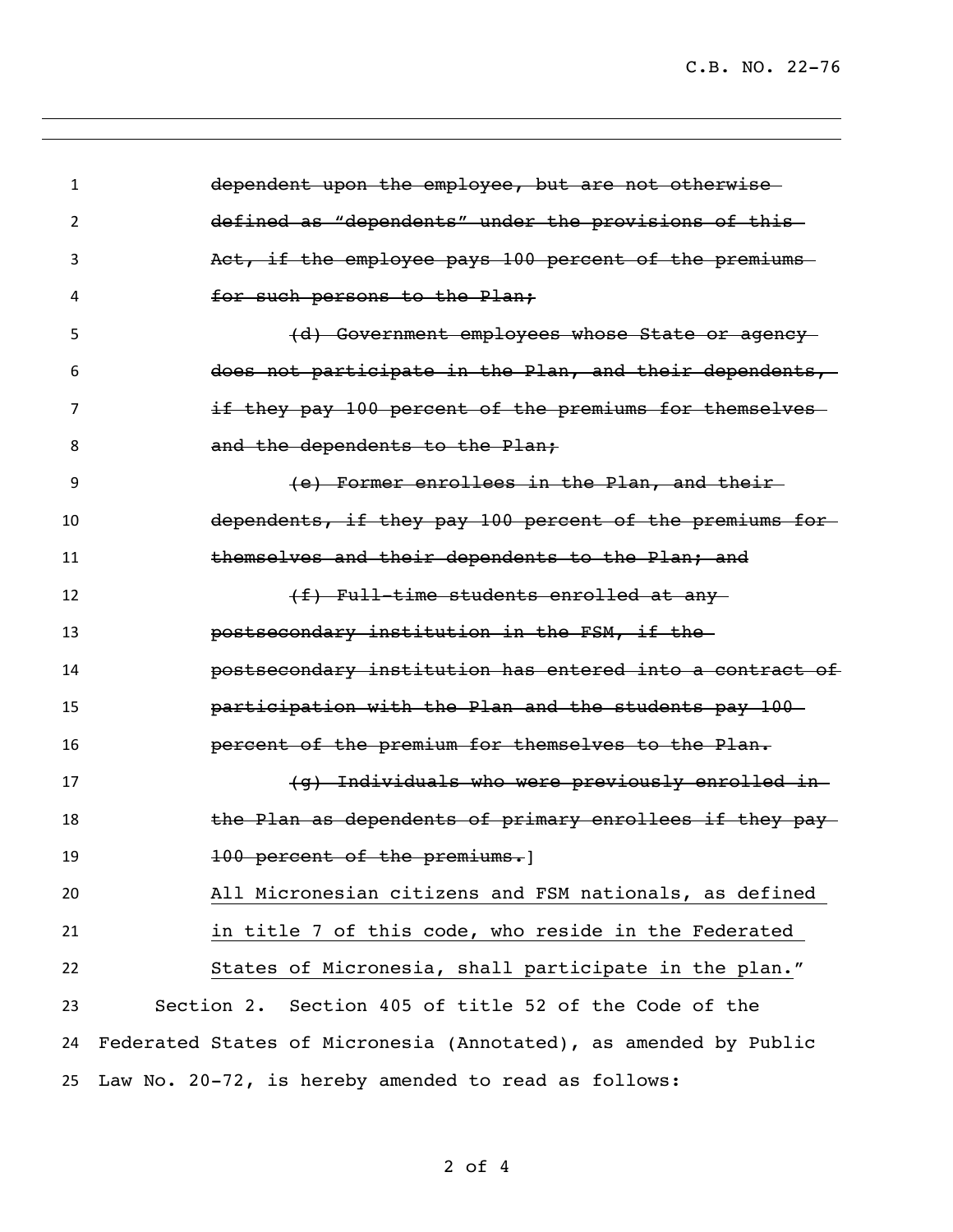```
1 "Section 405. Premium Contributions. 
2 [Employees participating in the Plan shall contribute
3 the percentage of the premium not paid by their employer 
4 for insurance under the Plan. The National Government
5 of the Federated States of Micronesia shall contribute 
6 [at least 52] 100 percent of the premium for [eligible
7 Employees of the National Government participating in |
8 all participants of the Plan. [Any participating agency
9 or participating business shall contribute at least 50 
10 percent of the premium for their employees participating 
11 11 in the Plan, or may at their request contract with the
12 Board to contribute more than 50 percent.] All 
13 contributions [, including premium contributions by
14 participating agencies, individual insureds and 
15 participating businesses] shall be deposited in the 
16 MiCare Health Insurance Fund on a timely bi-weekly basis 
17 or monthly basis, or at any timely intervals or 
18 frequency as required by Regulations of the Board."
19 Section 3. Effective Date. The provisions of this Act shall
20 take effect on October 1, 2022.
21
22
23
24
25
```